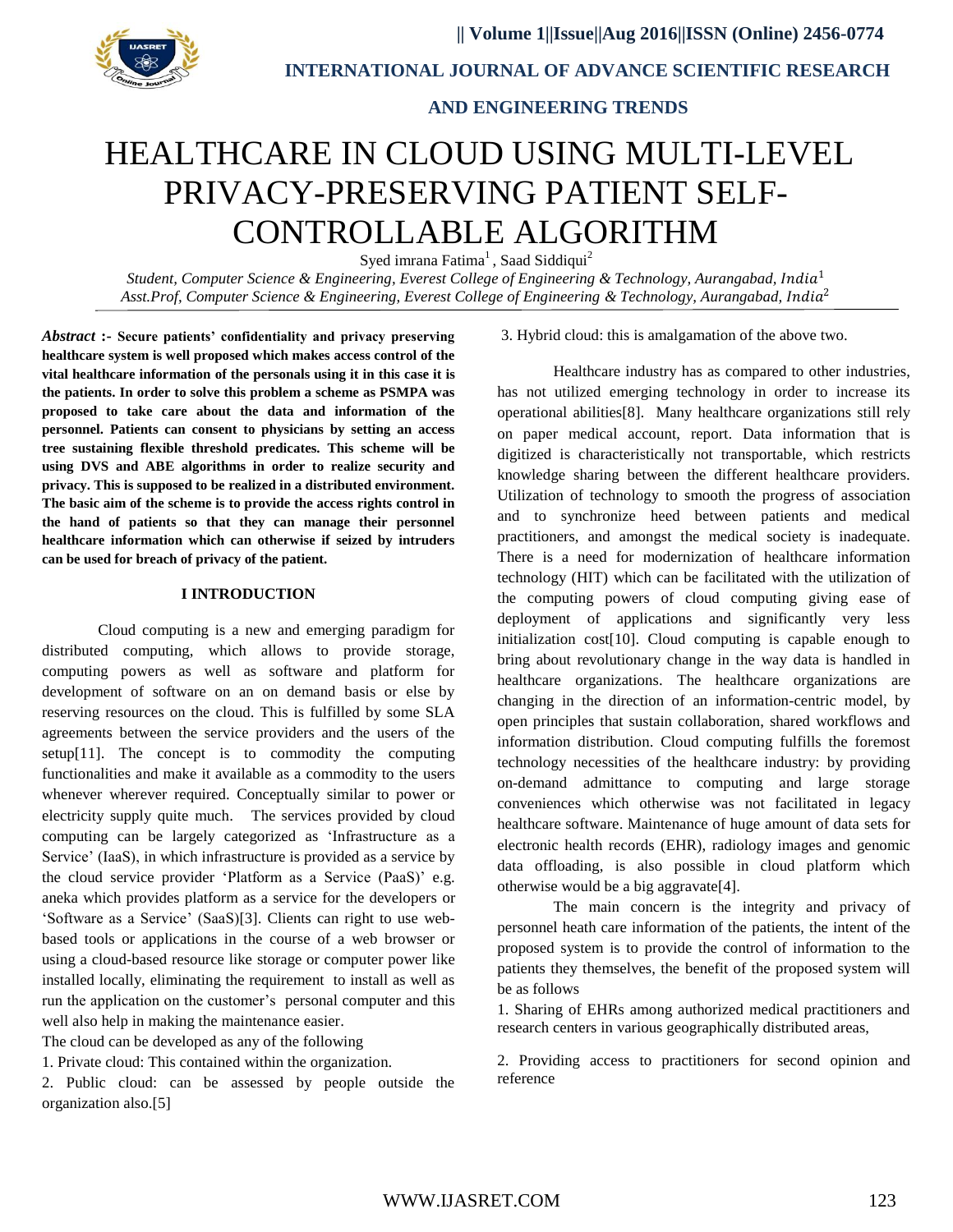

 **INTERNATIONAL JOURNAL OF ADVANCE SCIENTIFIC RESEARCH**

## **AND ENGINEERING TRENDS**

3. Provide authorization rights in the hands of the patients improves the reliability of information passage in the EHRs (with the proper information governance).

## *Table 1.The basic comparisons between Paper-based and Electronic-based PHR*

| <b>PHR</b> class<br><b>Property</b> | Paper-based<br><b>PHR</b> | <b>Electronic</b><br><b>based PHR</b> |
|-------------------------------------|---------------------------|---------------------------------------|
| <b>Availability</b>                 | Hardcopy                  | softcopy                              |
| accessibility                       | locally                   | globally                              |
| protection                          | open                      | secure                                |
| <b>Update</b>                       | difficult                 | Easy                                  |
| storability                         | On paper                  | electronic<br>On<br>storage           |

The biggest hindrances in using a cloud based system for the PHR in that the control of information goes into the hands of the third party cloud service providers; this holds back the clients to trust such kind of systems in terms of data storage and management. Personnel Healthcare data has stern requirements for confidentiality, security, availability to authorized patients [6]. Clouds vendors need to note this accordingly develop some SLA agreements with the users, while also taking into consideration legal issues pertaining to the government and industry regulations. Challenges in Healthcare for migrating into Cloud Computing Information technology can be explored in order to get the benefits of the ever evolving technological advancements in information communication systems (ITC)[5]. New and improved facilities can be provided to the users or the patients. The basic concern remains the same as of privacy, reliability security, incorporation and data portability. Privacy and Security Challenges Data managed in a cloud contain private and confidential, personnel information such as regarding a particular ailment the person might be suffering from, this information if goes into the hands of say Health Insurance Company; it might adversely affect the chances of that person being able to get the health insurance. Cloud Computing for Healthcare Keeping the patient in-charge of his personnel health care data is the main motive in the current cloud offerings. This gives the user the control over his confidential data by not compromising on the clinical support by the peers.

#### **II SYSTEM ARCHITECTURE**

In the proposed distributed system members or actors are divided into three levels depending on their access rights over the health care information

- 1. Directly access rights
- 2. Indirect access rights
- 3. No rights

The first type of actors can access both the personnel health care information as well as the patient profile, the second set of actors can see the healthcare information but cannot access the patient profile, these are the physicians who can read only the medical condition and respond on the same. The third type of actors cannot view any the health data or the patient profile.



*Figure 1. Multiple Security and Privacy Levels in m-Healthcare*

In the above figure the red icons belong to the third category, the yellow icons belong to the second category and the green icons belong to the first category. The information access for the first type of actor is provided by the patient. The access for the second type of actor is provided by the type one actor. The basic scheme in order to realize the same is.

An authorized accessible privacy model for the multilevel access approach to be realized with different kind of access rights to the physicians in distributed framework is is incorporated for the generation of the (PSMPA) scheme known as the patient self-controllable multilevel privacy-preserving cooperative authentication scheme for the confidentiality, privacy, security of the data. More so ever we use the combination of (ABE) technique and designated verifier signature (DVS). Attribute-based encryption is a category of public-key encryption. In ABE secret key of a patient and the ciphertext relative to the query are reliant upon attributes (e.g. the kind of subscription). The decryption of a ciphertext is accomplished only if the set of attributes of the user key matches the attributes of the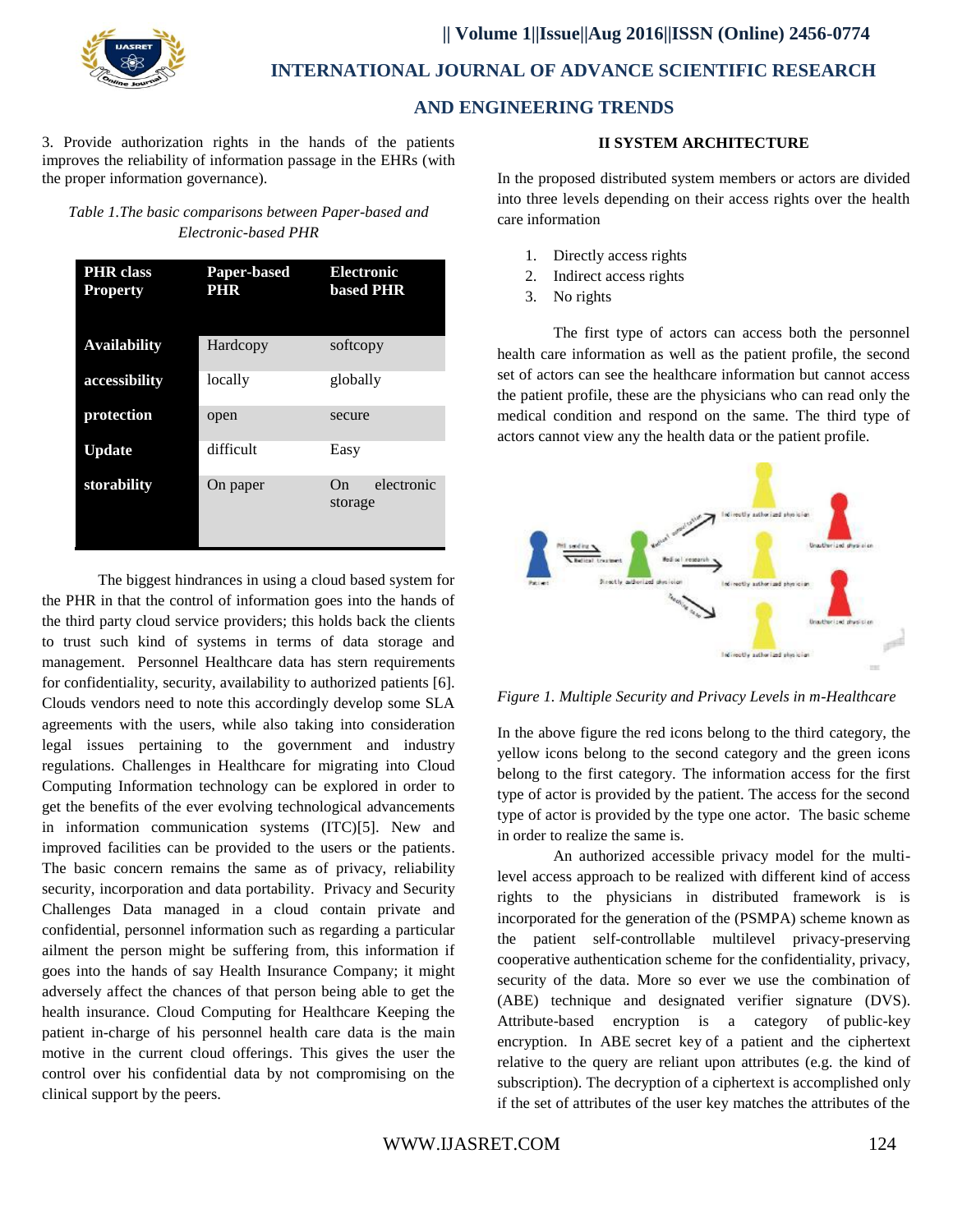

 **|| Volume 1||Issue||Aug 2016||ISSN (Online) 2456-0774**

 **INTERNATIONAL JOURNAL OF ADVANCE SCIENTIFIC RESEARCH**

## **AND ENGINEERING TRENDS**

ciphertext[15]. Designated verifier signature (DVS) is a cryptographic methodology in which there is a provision of the signer to induce a verifier the legitimacy of a testimonial such that the verifier is incapable to reassign the confidence to a third person[16].

In DVS, signatures are visibly confirmable. If it is from the signer or the verifier then only it is considered as valid.



*Figure2: An Overview of Our Distributed m-Healthcare System*

Figure 2, shows a instance of the health care system. As illustrated in the figure actors are divided into 3 levels of security based on their access rights. Patient is meeting the physician bob, whom we call as the local health care provider he given the direct access right by the patient. Tom, jack and jim are at a geographically remote location and are not having direct access to the patient heath care information, bob can give access to the indirect access physicians. If bob does not give access right to jack then jack will not be able to see the personnel profile of patient neither the health related data.

## **IV CONCLUSION**

There is a void of technological advancement in the field of medical science in India. Technology can ensure easy and fast access to the information, rapid sharing of data is also possible especially for the medical research purpose.

Healthcare organization have a bright future in Cloud computing. The initialization cost is minimized in clouds. There is provision of scalability, elasticity which promote such advancements. Any time sharing of data to geographically diverse location is possible in such a distributed environment.

The data being patient self controllable gives him the reliance that there will not be any misuse of his personnel health record.

#### **REFERENCES**

[1] L.Gatzoulis and I. Iakovidis, *Wearable and Portable E-health Systems*, IEEE Eng. Med. Biol. Mag., 26(5):51-56, 2007.

[2] I. Iakovidis, *Towards Personal Health Record: Current Situation,Obstacles and Trends in Inplementation of Electronic Healthcar Records in Europe*, International Journal of Medical Informatics,52(1):105-115, 1998.

[3] E. Villalba, M.T. Arredondo, S. Guillen and E. Hoyo-Barbolla, *A New Solution for A Heart Failure Monitoring System based on Wearable and Information Technologies*, In International Workshop on Wearable and Implantable Body Sensor Networks 2006-BSN 2006, April, 2006.

[4] R. Lu and Z. Cao, *Efficient Remote User Authentication Scheme Using Smart Card*, Computer Networks, 49(4):535-540, 2005.

[5] M.D.N. Huda, N. Sonehara and S. Yamada, *A Privacy Management Architecture for Patient-controlled Personal Health Record System*, Journal of Engineering Science and Technology, 4(2):154-170, 2009.

[6] S. Schechter, T. Parnell and A. Hartemink, *Anonymous Authentication Membership in Dynamic Groups*, in Proceedings of the Third International Conference on Financial Cryptography, 1999.

[7] D. Slamanig, C. Stingl, C. Menard, M. Heiligenbrunner and J. Thierry, *Anonymity and Application Privacy in Context of Mobile Computing in eHealth*, Mobile Response, LNCS 5424, pp. 148- 157, 2009.

[8] J. Zhou and Z. Cao, *TIS: A Threshold Incentive Scheme for Secure and Reliable Data Forwarding in Vehicular Delay Tolerant Networks*, In IEEE Globecom 2012.

[9] S. Yu, K. Ren and W. Lou, *FDAC: Toward Fine-grained Distributed Data Access Control in Wireless Sensor Networks*, In IEEE Infocom 2009.

[10] F.W. Dillema and S. Lupetti, *Rendezvous-based Access Control for Medical Records in the Pre-hospital Environment*, In HealthNet 2007.

[11] J. Sun, Y. Fang and X. Zhu, *Privacy and Emergency Response in Ehealthcare Leveraging Wireless Body Sensor Networks*, IEEE Wireless Communications, pp. 66-73, February, 2010.

[12] X. Lin, R. Lu, X. Shen, Y. Nemoto and N. Kato, *SAGE: A Strong Privacy-preserving Scheme against Global Eavesdropping for Ehealth Systems*, IEEE Journal on Selected Areas in Communications, 27(4):365-378, May, 2009.

[13] J. Sun, X. Zhu, C. Zhang and Y. Fang, *HCPP: Cryptography Based Secure EHR System for Patient Privacy and Emergency Healthcare*, ICDCS'11.